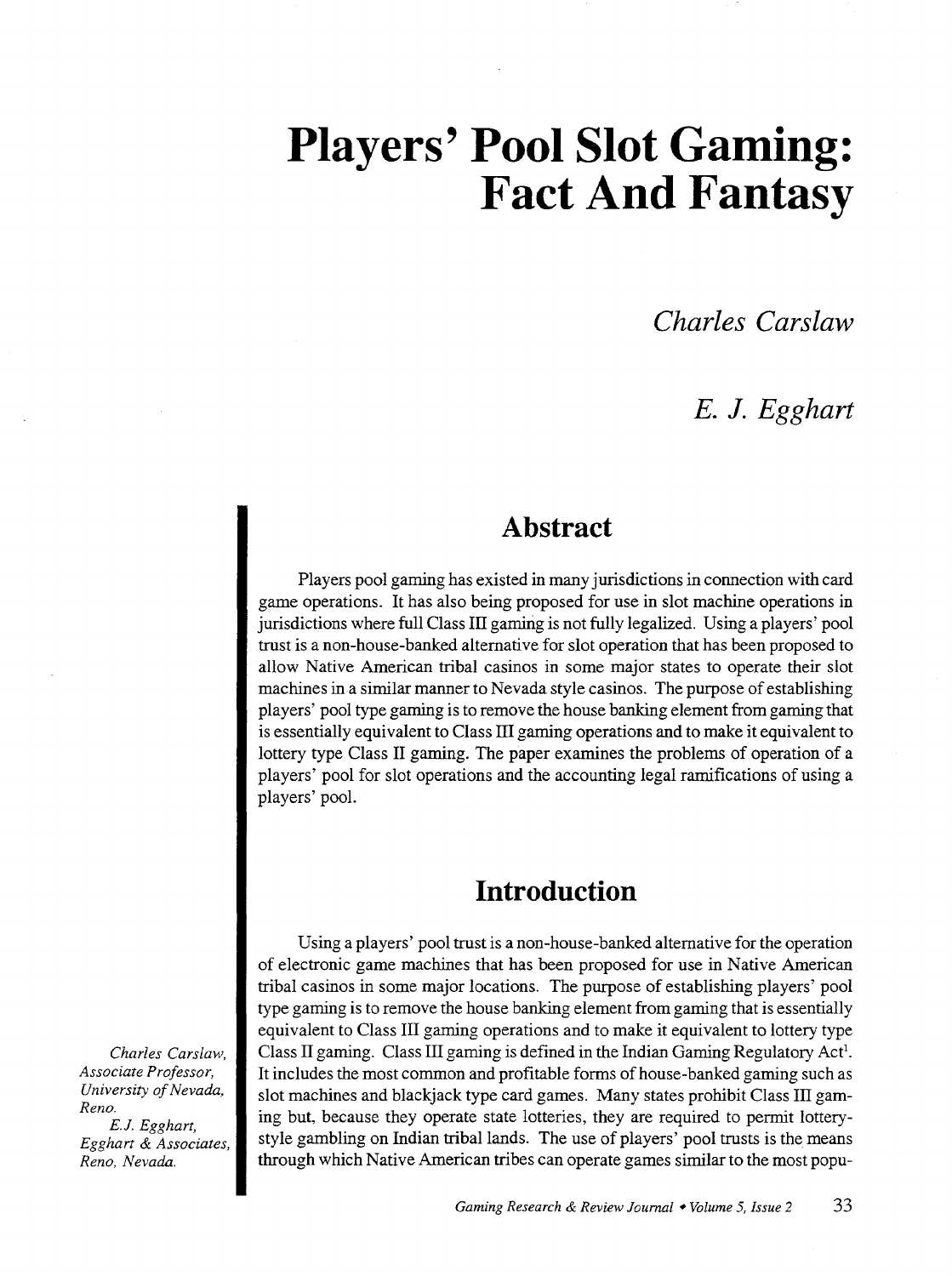lar Class III games because they operate them as lottery-style games. Use of a players' pool to bank tables games, such as blackjack, has been common for some time in card rooms and California tribal casinos. Following the successful passing of Proposition 5 by the electorate in that state, a draft tribal-State Compact<sup>2</sup> has been developed which requires players' pool gaming for both Class III type table games and electronic game machines. The purpose of this paper is to examine the ramifications of players' pool gaming for electronic game machines.

## **The nature of players' pool gaming**

Players' pool gaming is distinguished from Nevada-style house banked gaming by the fact that a common pot, or "pool", is created by players' wagers and for which players compete. The pool is not owned by the house or by any player. Neither the house, nor any player, has a financial interest in the fund or the net win from the electronic gaming machines. The "players' pool" is equivalent to a trust fund whose beneficiaries are the players of the electronic gaming machines.

Either the tribal operator or the Tribe itself establishes a players' pool trust fund to account for winnings from the operation of electronic gaming machines. All winnings from the machines are paid into the players pool trust fund. The tribal operator may deduct from the funds in the player's pool trust a fixed rental or "rake" for play on the machines. The rake is pre-determined by the tribal operator.

On behalf of the trustee, the tribal operator has a fiduciary duty to pay winning players from available funds in the pool according to trust rules. If a pool becomes insolvent, the casino must refuse payment to subsequent winners. If they do not, the game becomes a Class III house banked game. This has ramifications for the amount that must be contained in the players' pool trust fund at all times, if the casino is not to run into the embarrassing situation of having to refuse to pay off a winning player. This is considered further below.

#### **Basis for the rake**

Under the proposed California statute, the rake may be based on a per-play, per-amount wagered or a time period of play basis for each electronic gaming machine. Most California operators have developed formulae based on the theoretical hold of individual machines (or the house hold percentage for a group of machines) to determine the necessary rental rake to ensure that the players' pool funds do not either build up or become depleted. The house rake is therefore structured to approximately equal the theoretical win from the electronic gaming machines. A small percentage reduction from the rake percentage is often provided for to ensure that the net win to the players' pool is greater that the theoretical hold. The intention of this is to insure that the pools do not become insolvent. This additional allocation to the pool is used to fund promotional prizes when the pool has excess funds. Under the proposed California statute, the only deductions, other than the rake, that are permitted to be taken from the pool are payouts to winners and other promotional prizes paid out relating to the machines. General operating expenses of the casino, including promotional advertising or machine maintenance, may not be charged to the pool.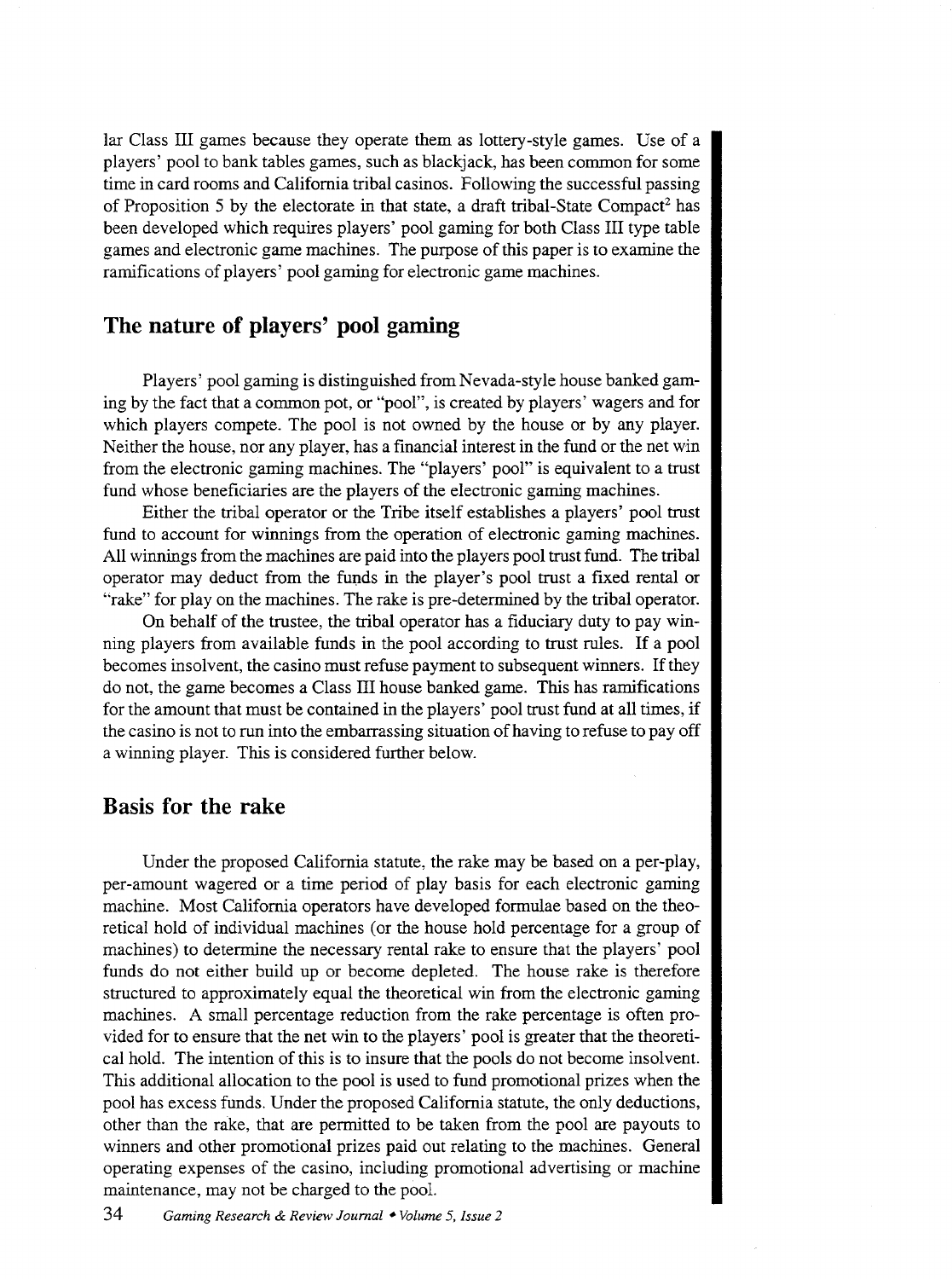## **Potential for manipulation of the size of the players' pool**

In general, the casino operator will have the ability to manipulate the size of the players' pool balances. The following are some of the areas through which the funds in the pool can be manipulated. The casino operator has the ability to determine the rake percentage. The most common basis to determine the rake percentage is to use the theoretical hold from each of the machines or the overall house theoretical hold. This ensures that the expected value of the players' pool net win is zero unless variations from the hold percentage are used to provide for promotions. As long as the tribal operator has adequately seeded the pool, this should ensure a net positive fund in the players' pool trust to provide the ability to make payouts to customers.

Theoretically, the casino operator could change the rake on a daily basis to ensure that the amount required to be transferred to the players' pool trust fund on a daily basis is zero. The California requirement is only that the rake percentage must be determined in advance. However, it would seem that the percentage could be determined in advance on a daily basis to eliminate past excesses or shortfall. The casino could borrow or lend excesses or shortfalls contained in the pool to ensure that the pool has the minimum required liquid funds on hand and that all other funds are under the control of the casino operator. There are some constraints on this as discussed below. An alternative would be for the casino to "donate" funds to the pool whenever it is necessary. The casino also has considerable discretion over the way in which it allocates the cost of promotional prizes. If the pool has excess funds, the prizes can be charged to the pool. If there is a potential shortfall, the prizes can be charged against casino promotion expense.

This flexibility is undesirable if the casino wishes to argue that it is providing a true non-house banked game. Policies and procedures need to be implemented to ensure that players' pools are not artificially manipulated to such an extent that implications or accusations arise that house- banked gaming is not being operated.

## **The obligations of a video players' pool fund**

The obligations of the video players' pool arise from several major sources. These are:

- Any accounts payable relating to purchase of promotional prizes;
- Obligations to the IRS for tax withholdings;
- Obligations relating to past progressive jackpots which are to be paid out over time:
- Provision for all displayed progressive jackpot liabilities;
- Provision for back up jackpots;
- Provision for promotional prize payouts;
- Provision for loans repayable to the casino operator; and
- Provision for amounts accumulated from win from all other nonprogressive machine gaming.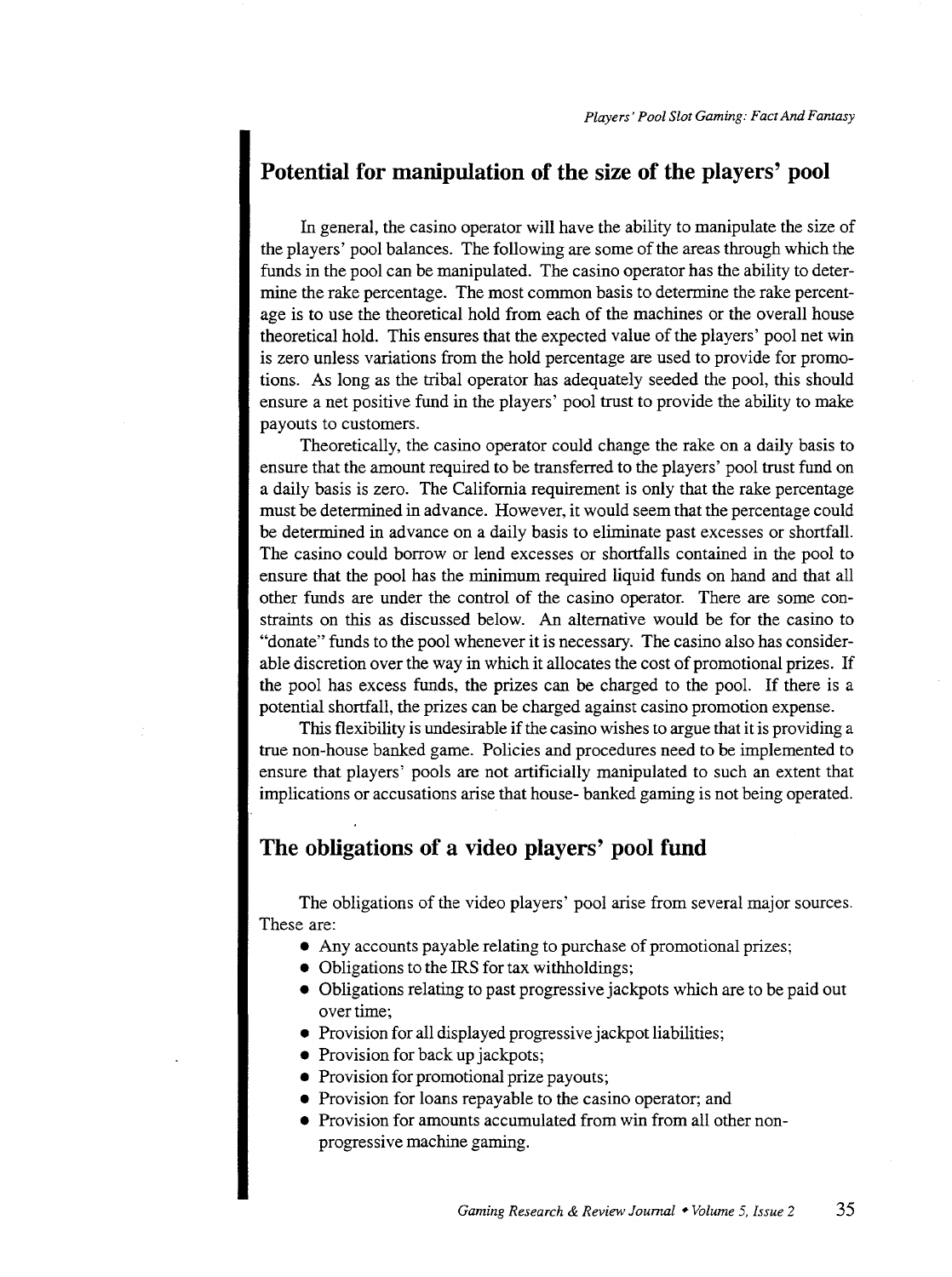Each of these obligations must be paid out from funds of the players' pool. In general, this will mean cash held by the players' pool. However, prizes in kind, rather than cash, which have been purchased by the pool, may also form part of the players' pool assets. There could also be some related accounts payable relating to the purchase of those assets. A sample balance sheet and operating statement, prepared under generally accepted accounting principles applicable to trust and agency funds of a tribal government for a players' pool trust fund, are contained in the Appendix. The extent of these potential liabilities and the means by which they are funded is a matter of concern both to the casino and to regulators who wish to ensure fair and honest gaming.

## **The minimum funding requirements for a video players' pool fund**

The question of when a pool becomes insolvent and how much cash must be on hand in the pool to meet the obligations need to be considered. This is important because only the trust fund assets are available for the payment of winners and prizes. Supplementary reserve funds from the casino operator cannot be available to support any shortfalls in the players' pool trust assets since that amounts to house banking of the games.

From a legal standpoint, the pool would be considered insolvent if it could not pay its obligations when they fall due. This would seem to imply that whenever insufficient cash exists in the pool to meet a winning bet (or an account payable), the pool would be deemed insolvent. This basis is essentially a cash basis of accounting. It disregards the possibility that there could be future payments due.

The accounting point of view might be quite different because an accrual basis would be adopted. The pool would be insolvent if the assets at a point in time were insufficient to meet the accumulated liabilities as determined by generally accepted accounting principles. That means that all liabilities must be fully funded with existing assets. This implies that a much larger fund of cash must be set aside as the asset of the players' pool. The pool would refuse to make payouts when assets fall below the required level to meet other acknowledged obligations.

Typically, Nevada style casinos bankroll their obligations. The bankroll does not provide for all accumulated obligations such as the total of all outstanding progressive liabilities. The bankroll provides for the necessary funds to meet payments expected in the ordinary course of business. In the event that a combination of adverse effects occurs such as successive hits of material progressive liabilities, the Nevada style casinos would be able to access reserve bank accounts of the casino to meet the unexpected liability. Tribal casinos operating under a players' pool system do not have the luxury of being able to access other casino reserves when a combination of adverse events occurs. The only resources available to pay out winners are the accumulated funds of the players' pool. Other assets of the casino operator are not available to make up any shortfall. This raises the question of what minimum funds must a trustee maintain in the players' pool funds to meet obligations as they might arise. At a bare minimum, it is clear that the funds in the pool must be sufficient to meet the maximum displayed progressive jackpot. However, does the trustee have to have funds in the players' pool to meet all potential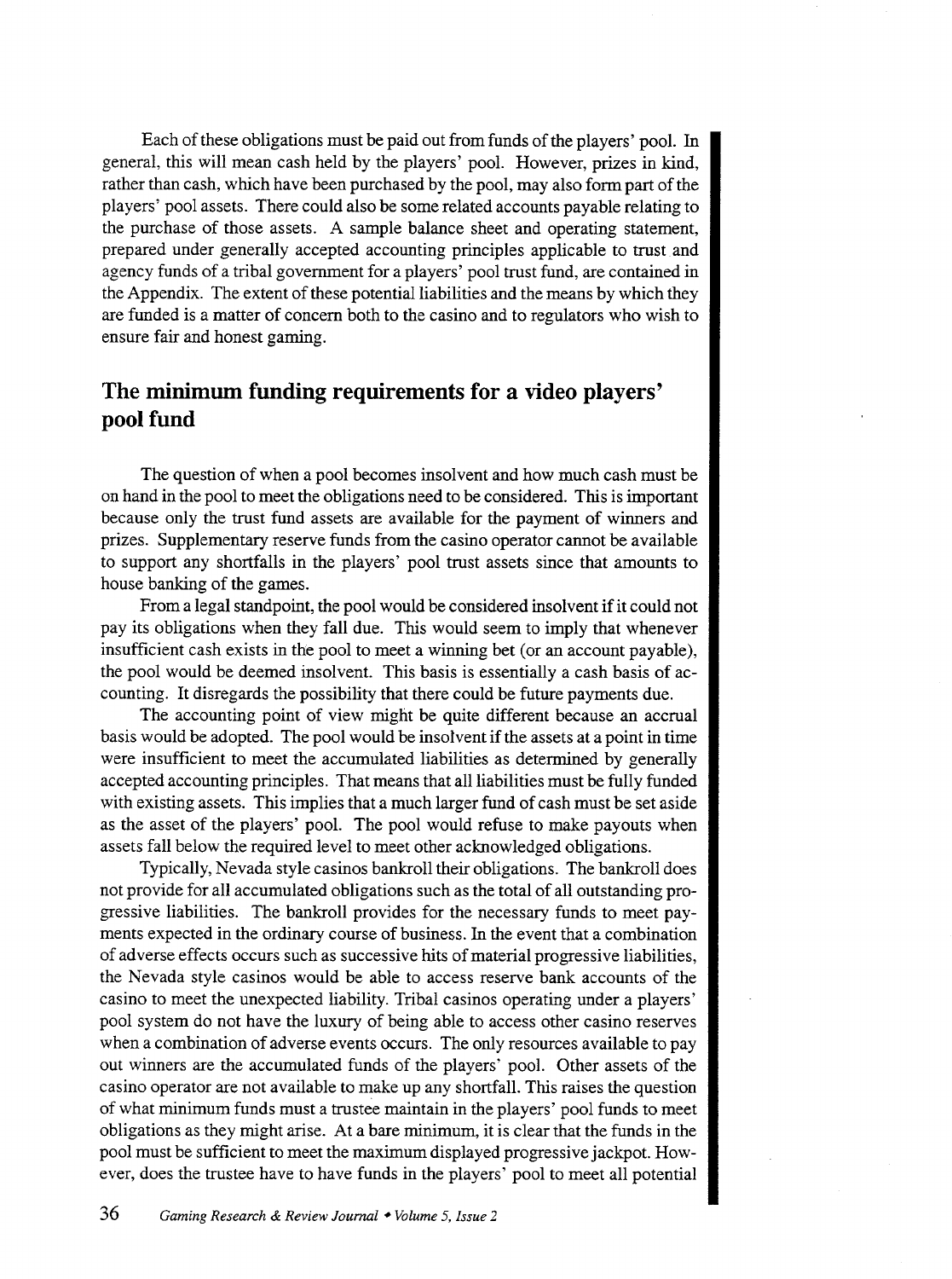#### *Players' Pool Slot Gaming: Fact And Fantasy*

accumulated jackpots and other liabilities of the pool? Can the obligations of the players' pool be bankrolled as in Nevada style casinos or must it be fully funded?

In their accounting to date, most players' pool trusts do not fund the full extent of these liabilities. In particular, they do not fund all of the progressive liability or the promotional liability as part of the pool. Some trusts fund a part of the liability from the pool and recognize the excess of the accumulated jackpot liability as a liability of the casino. Others have been building up the accumulated jackpot liability over time through set-asides from the house rake. None of these approaches is fully acceptable because the full liability for the progressive jackpot will be reported as an obligation of the players' pool. If genuine house-banked gaming exists, no actual or implied liability may be reported as an obligation of the casino in its financial statements because that would imply house support of the pool.

If casinos have to fund the players' pool trust to the full extent of all of the accumulated liabilities, it will mean that substantially more cash will have to exist in the pool over which the tribe and the casino do not have full control. Where the jackpot liability was on the balance sheet of the casino, it was backed by all of the assets on the casino's balance sheet. There is no requirement to fund the jackpot with cash alone although, naturally, sufficient liquidity is necessary to meet jackpot obligations as they arise. In the case of a players pool operation, that may not be appropriate. This problem becomes increasingly difficult to deal with when progressive jackpots are to be paid out over an extended period of time. For example, some jackpots are paid out over periods as long as twenty years. Future pool winnings cannot be used to pay past winners. This implies that the casino operator in a players' pool situation must immediately fund all jackpots with cash transfers to the players' pool trust fund. One solution suggested to minimize the impact of this funding problem has been to designate all the casino cage and vault bankroll as an asset of the players' pool rather than as an asset of the casino itself. This casino working fund has to be maintained in cash anyway for operational reasons so why not designate it as players' pool cash by "selling" the cage cash balance to the players' pool trust. That avoids tying up additional funds in bank accounts. All cage and vault cash can then be regarded as being an offset to the players' pool liability. Any excess liability will then be funded through other assets such as the trust bank account or investments.

Another approach to minimize the liability has been to suggest the purchase of insurance policies to fund the progressive jackpot liability and other payouts. This approach has some problems. If the casino buys the insurance policy, there could be an argument that the casino is backing the liability. It is then hedging that liability by selling it to another gambler in the form of the insurance company. If the trustees purchase the policy, they have to charge the casino cost of the policy because they are not allowed to charge insurance costs against the players' pool. Again the casino is suffering the cost of banking the game. Alternatively, the casino could buy the policy and then donate it to the players' pool trust. This again seems to be a fairly artificial distinction and the implication is still that the casino is banking the game.

The lack of a requirement to fully fund all obligations of the players' pool will inevitably lead to situations where a casino will have to refuse to pay out winners because the pool is insolvent, albeit temporarily. Failure to honor any such payouts by a casino will lead to considerable adverse publicity. The charge will also be brought that gaming in facilities operating under a players' pool system are not fair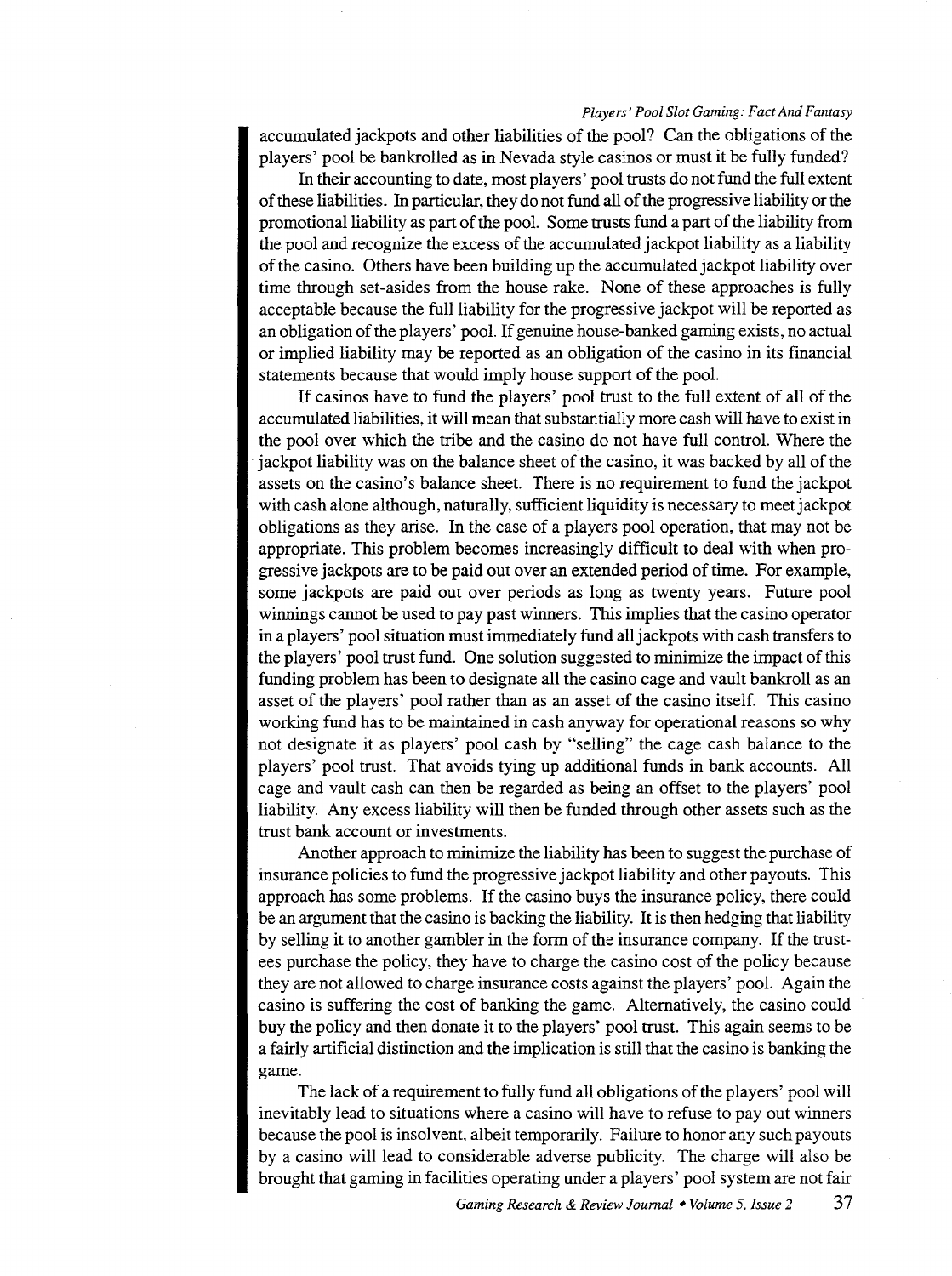to players in these circumstances. That is not the intent of the legislation but it is potentially a product of it.

## **To whom does the pool belong?**

A further problem of the players' pool gaming concept is the question of who are the beneficiaries of the players' pool trust fund. Essentially, they are an unidentified class of patron who have participated in the gaming offered by the casino. Their comparative rights to any surplus existing in the players' pool are unclear. It could be based on their mere existence or the extent to which they have previously participated in the players' pool. This issue is further complicated by the question of how many players' pool trusts have to exist. There could be one players' pool trust for all gaming operations of the casino; one players pool trust for table games and one for electronic game machines; or separate players' pool trusts for each class of table game and each class of electronic gaming machine. In each case, the class of potential beneficiaries differs. The issue is important in two ways. First, where excess funds exist and it is intended to reduce those funds through a promotional payout, who can be the participants in the payout? Is it only past participants or can other new gamblers, or gamblers participating in other types of games, compete for the prize payout? Second, where the casino decides to terminate a players' pool or the casino becomes insolvent and ceases operation, the funds must be paid out to unspecified beneficiaries.

One way to resolve this is to allow players to enter their names in a players' register to evidence the fact that they are a part of the class of beneficiaries. This is an administrative headache for the casino and any person entering the casino could sign up in the register even if they do not play the machines. Another possible suggestion is to distribute the excess to members of any players' bonus club that may exist for the purpose of patron complimentaries or player tracking. This may identify the beneficiaries but it does not truly resolve the extent of any specified beneficiary's interest in the size of the accumulated players' pool. A third alternative, adopted by most state lotteries, is to designate some other trust fund as the beneficiary. For example, in California, any unclaimed lottery prizes revert to the California State Lottery Education Fund.

## **Player understanding of the players' pool concept**

The problem of getting patrons to understand players' pool gaming for slot machines cannot be underestimated. The most common misconception will be that they are playing in a Nevada style environment in which they expect that the casino will meet all payouts. That misconception is hard to overcome and the economic damage that might result to the tribal casinos in the event that payouts are refused cannot be underestimated. The general perception of those people with some knowledge of players' pool slot machine gaming is that they are facing a more adverse game than the similar game in a Nevada style casino. In the case of players' pool table games, this is true. In players' pool table games, they are levied an additional cost, in the form of the rake, each time they make a table game bet. The odds are heavily stacked against them in this game from the point of view of pure play. They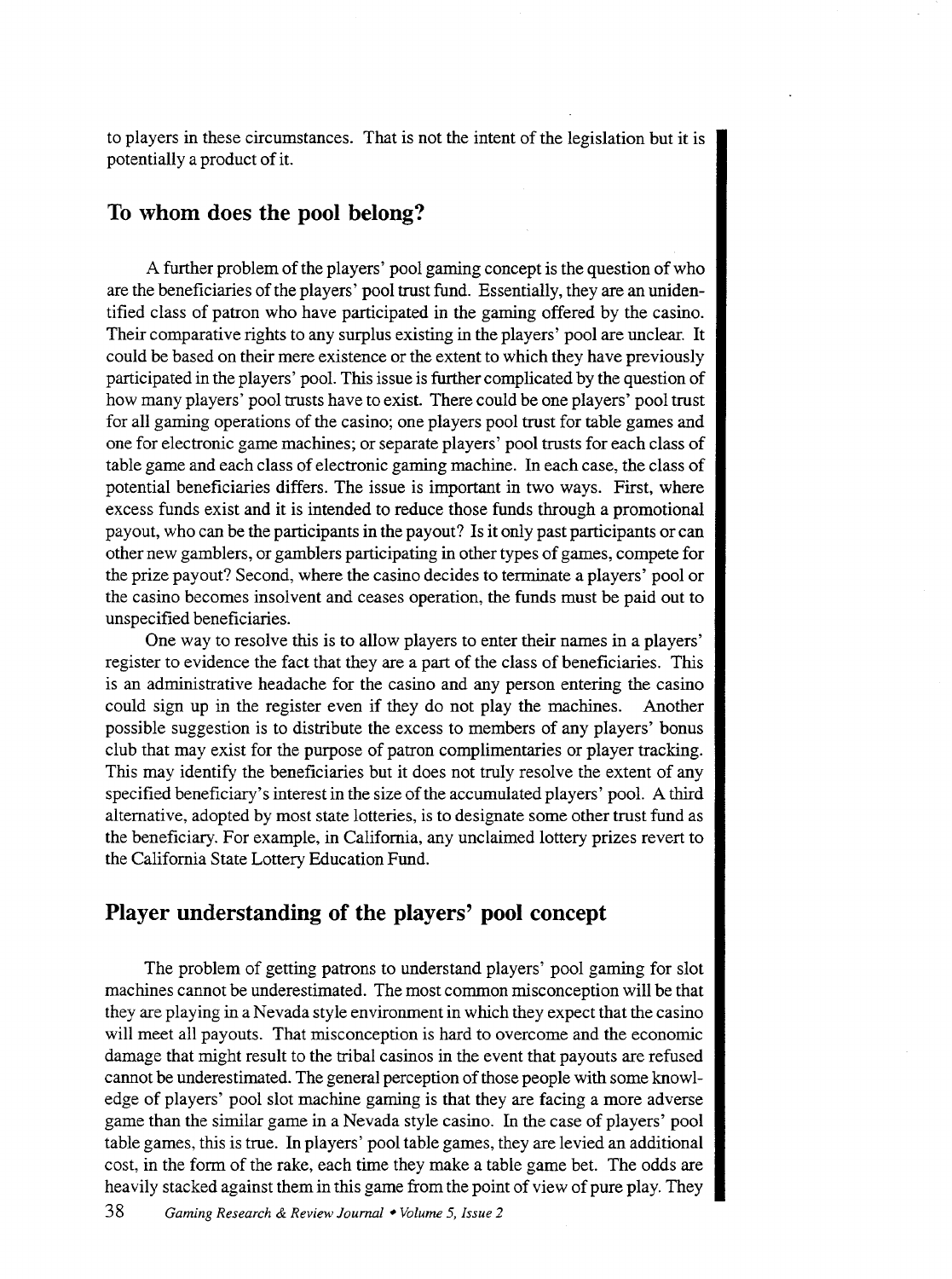would prefer a Nevada style blackjack game where no rake is required. For electronic gaming machines the situation is different. There is no apparent rake to the house at the time that they play the machine. They do not see their money being "pocketed" by the house in the way that they do with table games. The rake is unseen. If the house bases its rake on the theoretical hold of the machines, the player does not face an adverse game compared to Nevada style casinos. The net payout is purely determined on the theoretical hold of the machines and not on any additional rake requirements of the casino.

Trying to get these issues understood by patrons is a major challenge for tribal casinos. The perception is bound to be that they face a "less fair" game than that provided by Nevada style casinos and that is not the case if house hold percentages are equivalent. The players' pool concept is unlikely to be understood by patrons, and is most likely to be misunderstood because of the situation that exists for players' pool table games. Nonetheless, players need to be informed about the possibility that they might not be paid out on a winning wager because of the players' pool requirements. Explicit statement of that fact will reduce the adverse consequences in the event that the casino has to resort to that eventuality because it has an insolvent players' pool. It is to be hoped that this will never occur and it should not occur if management ensures proper accounting for the pool and a regular review of players' pool balances.

### **Accounting and audit of the pool**

The existence of the players' pool raises some significant audit and accounting issues. The extent of the assets and liabilities held by the pool and the potential compliance requirements are not trivial. As shown in the Appendix, the pool will have significant cash funds and may also have significant investments and other assets. In order to ensure that obligations are likely to be covered from assets of the players' pool, management must ensure that they have, at least, daily information on the balance of the players' pool. That information must also be displayed clearly to patrons. The potential that a particularly adverse day could result in a negative players' pool balance must be considered in determining the amount of any seeding provided by the casino to the pool. It is also a reason why potential progressive jackpot liabilities should be funded within the pool. This requires a timely information system even in smaller casinos to avoid the possibility of violation of these requirements. Some small casinos do not drop on a daily basis. However, they are still required to meet these standards. One aspect of the NIGC Minimum Internal Control Standards<sup>3</sup> is that they will be required to have some electronic data linkage for their slot operations. The electronic data processing system will, hopefully, enable them to determine their players' pool balance for slots even though they do not drop and perform revenue computations on a daily basis. This requirement will be onerous for these small casinos.

The impact of the players' pool on the financial statements of the casino also will be substantial. Because the players' pool fund is an independent trust fund, none of the assets and liabilities of the pool will appear in the financial statements of the casino operator. This will affect comparability of the financial statements between those operating under a players' pool system and those operating under a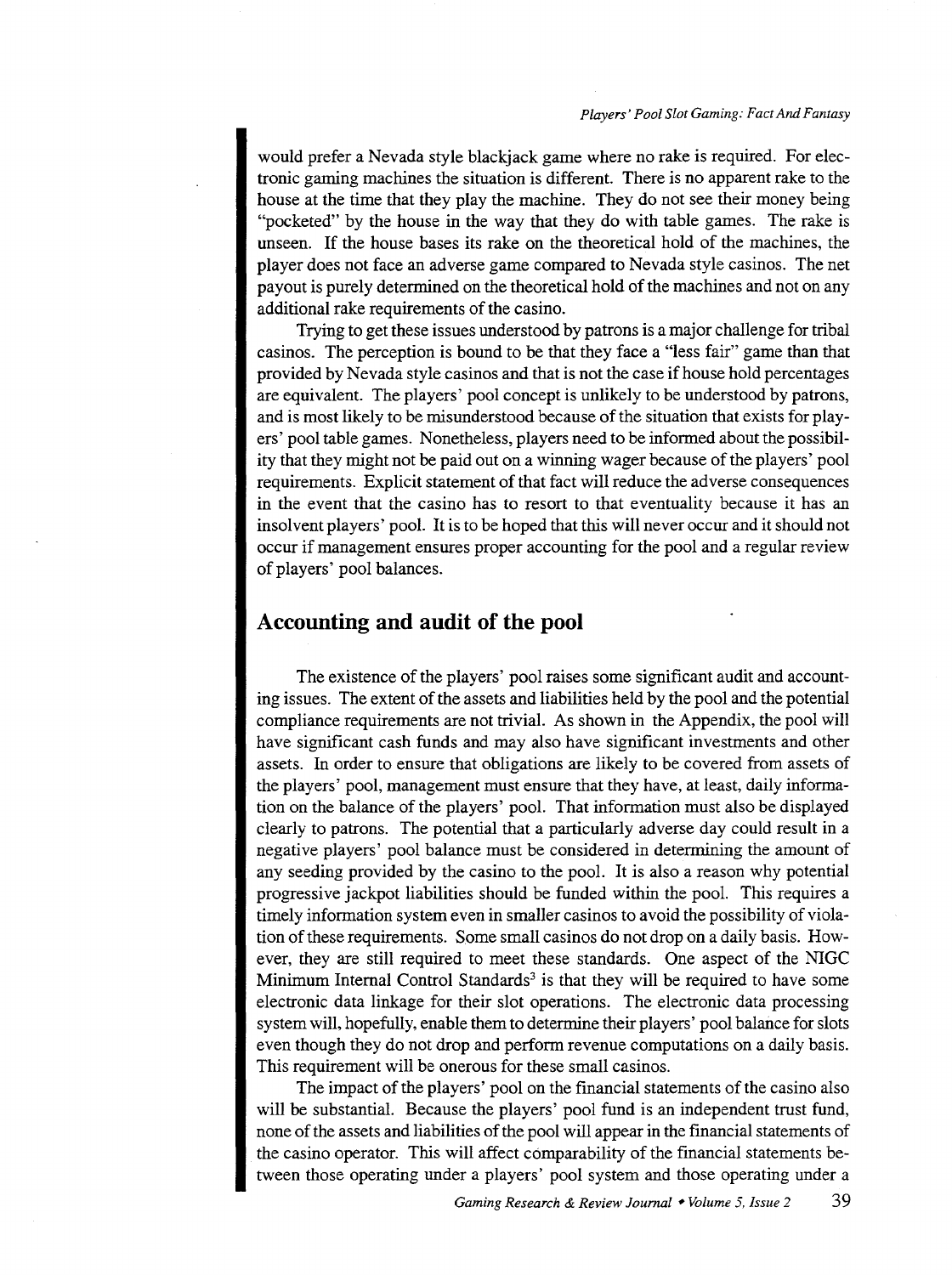house-banked system. Naturally, this comparability can be rectified if the casino financial statements are required to include summarized information on the players' pool operations by way of a note to the casino fmancial statements. This can be argued as a necessity under FAS 57 *Related Party Disclosures4 •* The extent of those disclosures would include the existing assets of the fund and the extent of accumulated liabilities covered by those assets. Where operators bankroll, rather than fully fund, the full extent of accumulated liabilities of the players' pool, there will be an excess of apparent liabilities over assets. This becomes a contingent liability of the players' pool fund. It is not a contingent liability of the casino operator because that would imply house banking. Nevertheless, if bankrolling of the pool's liabilities is permitted, the extent of this unfunded liability is probably a material fact that needs to be known by users of both the casino and the pool's financial information.

All tribal casinos report under the standards required by the Government Accounting Standards Board since they are enterprise funds of the tribal government. The tribal casino enterprise fund will exclude the players' pool trust fund from its own fmancial statements required to be filed with the National Indian Gaming Commission under the Indian Gaming Regulatory Act. The activities of the players' pool fund will have to be reported in the tribal government fmancial statements in their trust and agency funds if the fund is established as a trust of the tribe to avoid potential taxation issues. This results in a considerable loss of information to the National Indian Gaming Commission as a primary regulator of tribal gaming. The impact of the existence of the players' pool trust will also have a significant impact on the audit of gaming operations. The players' pool trust fund does not form part of the casino operator's financial statements. It does not need to be audited as part of the gaming enterprise even though the extent of activities may be significant. Technically, the audit of the players' pool will be part of the audit of the Tribe's financial statements as a trust fund of the Tribe. However, unless the Tribe receives government grants that require an audit under the Single Audit  $Act^5$ , there is a possibility that the operations of the trust fund will not need to be audited. If they are audited as part of the Tribe, there is a potential nine-month time lag in preparing the financial statements under that Act. This is in comparison to the National Indian Gaming Commission filing requirement of 120 days from the end of the financial year of the tribal casino operator.

This disparity is unsatisfactory, and it is clear that special audit requirements should be required to perform the audit of the players' pool within the same time frame as the audit of the casino. In addition, audit requirements are also required to ensure the integrity of operation of the players' pool to the same extent as that which would have occurred if the operations had been conducted in a house-banking casino operation. If the cage and vault assets are transferred to the players' pool, those operations could also now fall within the scope of the audit of the players' pool trust rather than the audit of the casino. Control issues surrounding the cage operation become the responsibility of the Trustees of the pool rather than the casino itself. There could be minimum internal control standards relating to cage and vault operations which now apply to the players' pool administrators rather than the casino. The trustees could, of course, contract out the cash operating function to the casino but there is no necessity to do so.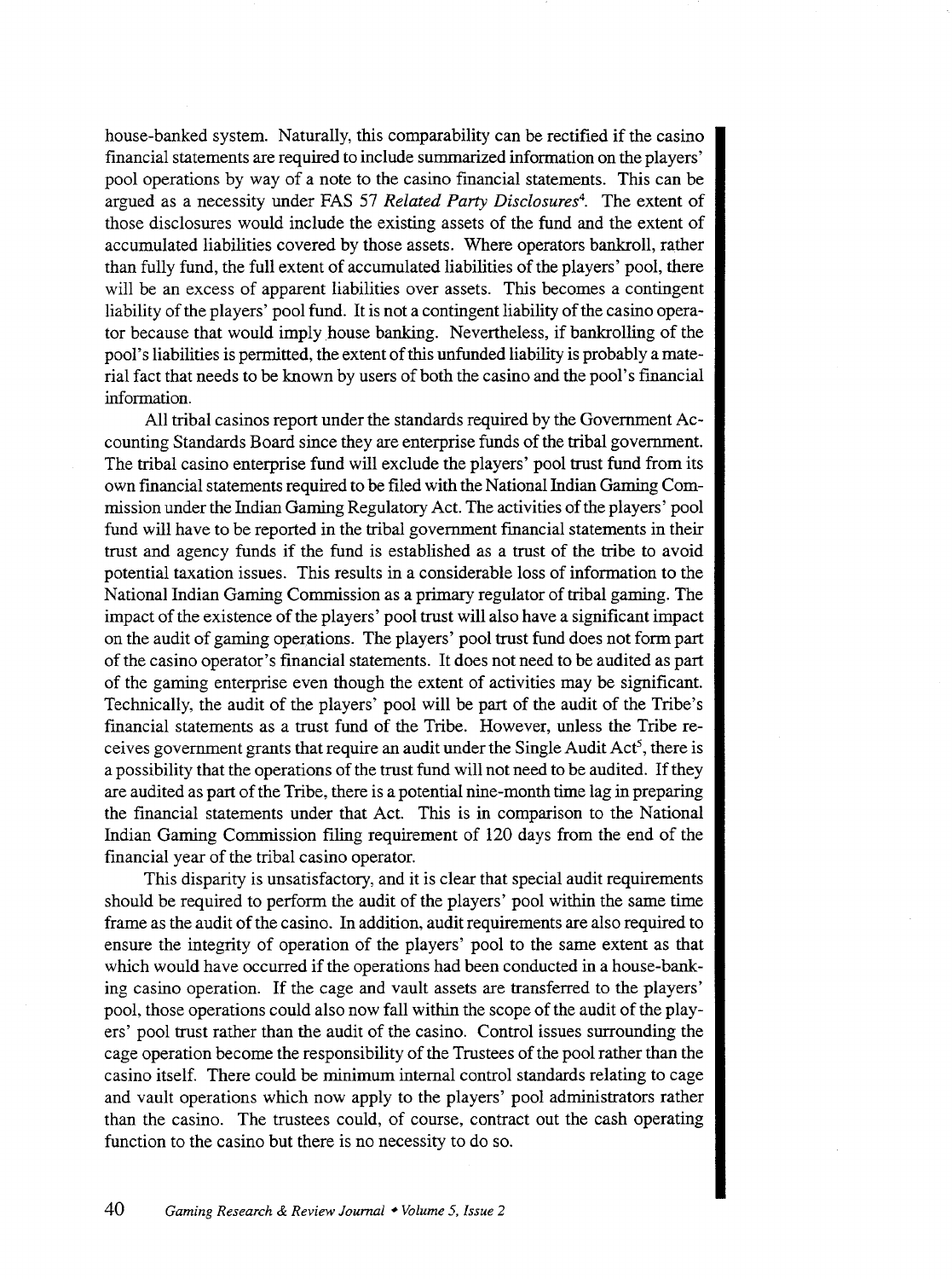#### **Wide area progressives**

Another awkward area is that of wide area progressives. The sponsors of the progressives must also operate wide area progressives as players' pools. Generally, sponsors of wide area progressives expect to be paid a part of the net win from the operation of the progressive network. Rakes based on net win are not allowed under players' pool gaming. Sponsors will have to go through the same process as the tribal operators to determine the rake percentage based on games played that will give them exactly the same profit as they were getting when they were basing their percentage on net win. In addition, they may also have to immediately fund all jackpots which are to be paid over an extended period of time.

# **Conclusion**

The requirement to operate Nevada style gaming under a players' pool system raises many potential problems. It is an artificial concept and the requirement has questionable logic to back it up. In addition, players' pool gaming in any form changes the perception of the gaming facilities provided by tribal gaming operators.

In the case of players' pool table games, the odds are changed such that they heavily favor the house since they can operate risk free table gaming. The house income is determined by the rake, not by any win or loss from table games play. Irrespective of whether a player makes or loses money the casino takes its cut in the form of the rake. The same is true for players' pool slot operations but not to the same extent. Operators can establish the rake to ensure that winnings based on the machines theoretical hold accrue to the house. However, they can refuse to cover losses when adverse events such as successive jackpot payouts occur which would result in a negative balance in the players' pool trust. The potential for abuse is obvious.

It would be more logical to ask why the tribal casinos should not offer slot machine gaming similar to that offered in Nevada style casinos when the end result is going to be the same irrespective of state legislative intervention. The net win to the tribal casinos and the net payoff to gamblers from slot machine operations with or without a players' pool trust will be essentially identical. The only difference is cost imposed by legislation to meet the players' pool requirements. Those costs are borne by the customer through reduced payout percentages and are avoidable. State regulations should be established to ensure that any gaming, including its own lottery gaming, is conducted in as fair a means as possible to insure integrity. Tribal casino operators will comply with stringent regulations because .it is in their own interests to do so in exactly the same manner as the majority of casino operators in states such as Nevada willingly comply with the stringent requirements of their gaming control boards. The focus of the regulators should be on the solvency of the operators to meet all obligations as they fall due. They should not permit operators to default on obligations merely because of the technical requirements that a players' pool trust fund must be solvent to permit payout of gaming losses.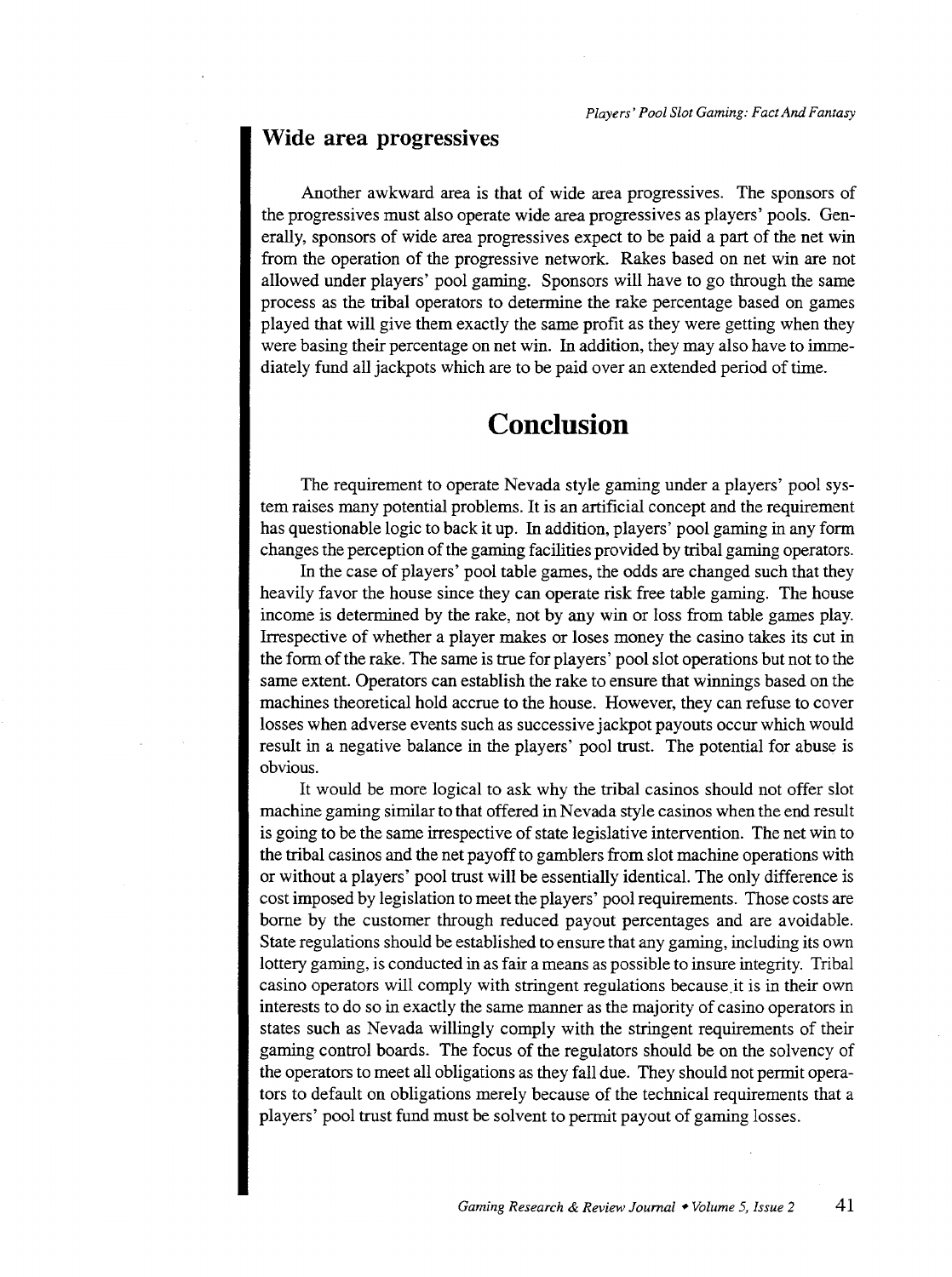# **Endnotes**

<sup>1</sup>*Indian Gaming Regulatory Act.* 25 U.S.C. § 2703(8). 2 *The Tribal Government Gaming and Economic Self-Sufficiency Act of* J998.Califomia Government Code 98000-98012. (Note that this Act may become superseded if proposition 1A is approved by the California electorate in March 2000 and full Class III gaming is permitted on Tribal lands.)

<sup>3</sup> Minimum Internal Control Standards. 25 CFR Part 542. National Indian Gaming Commission 1999. • *Disclosure of Related Party Transaction.* Statement of Financial Accounting Standards# 57. Financial Accounting Standards Board. Norwalk, Connecticut, 1994.

*5 The Single Audit Act Amendments of 1996.* Public Law 104-156.

# **Appendix**

### **Balance Sheet XYZ Casino Players' Pool Trust Fund Of XYZ Tribal Government (Note 1) As of December 31, XXX**

| <b>ASSETS</b>              |     | <b>LIABILITIES</b>                         |     |
|----------------------------|-----|--------------------------------------------|-----|
| Cash held in cage          | XXX | Accounts payable                           | XXX |
| Cash in trust bank account | XXX | Due to IRS re withholding                  | XXX |
|                            |     | Due to casino re seed advances             | XXX |
|                            |     | Liability for unpaid past progressives XXX |     |
| Promotional prizes on hand | XXX | Available for players:                     |     |
|                            |     | Jackpot liability                          | XXX |
|                            |     | Promotional prize liability                | XXX |
|                            |     | Outstanding chip liability                 | XXX |
|                            |     | Net accumulated win                        |     |
|                            |     | balance due                                | XXX |
|                            |     | Total obligation to players (Note 2)       | XXX |
| <b>Total Assets</b>        |     | <b>Total Liabilities</b>                   |     |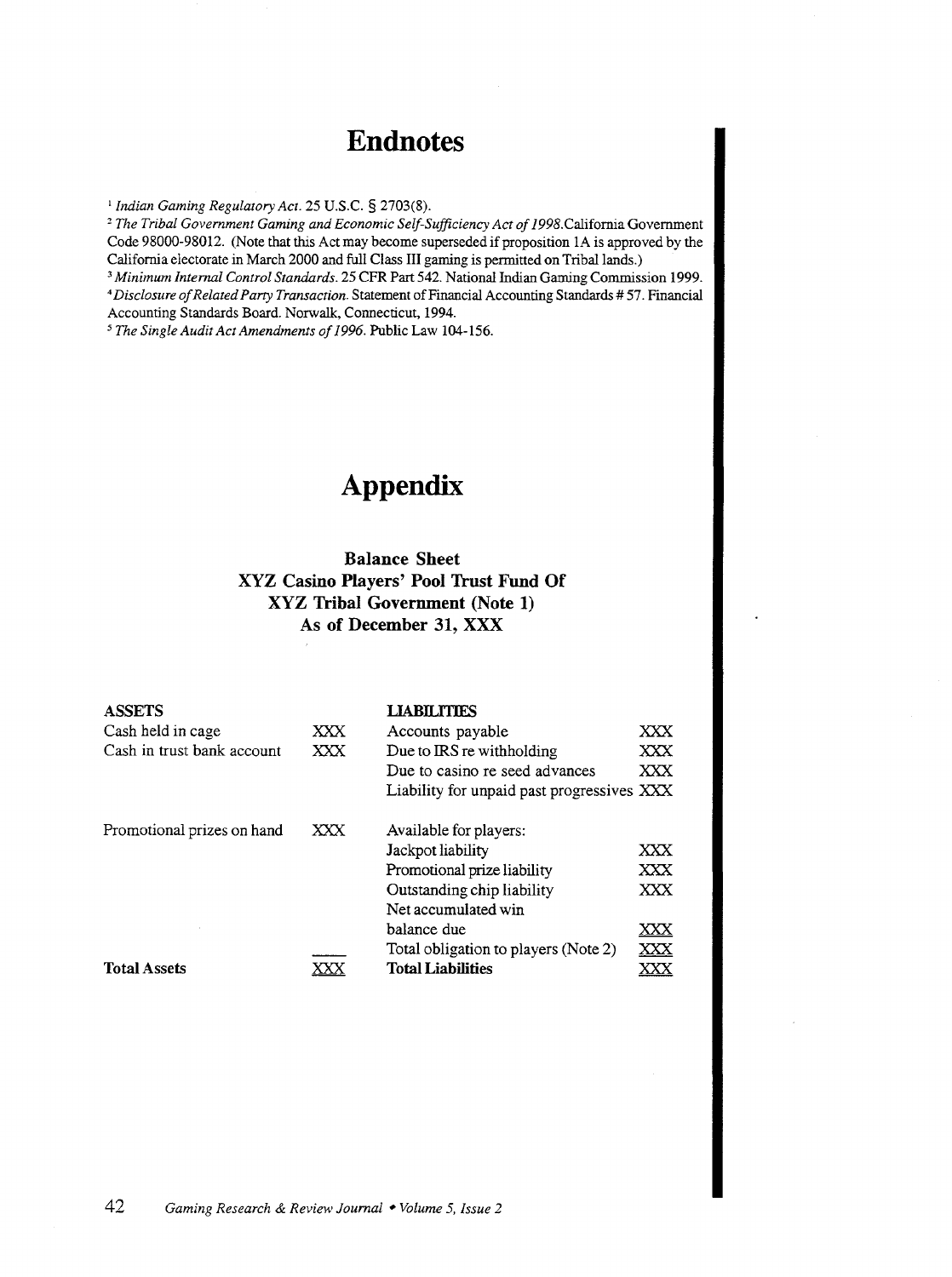### Statement of Changes in Net Assets XYZ Casino Players' Pool Trust Fund of XYZ Tribal Government (Note 1) For the year ended December 31, XXX

| <b>REVENUES</b>                                 |            |
|-------------------------------------------------|------------|
| Net win from video devices (Note 3)             | XXX        |
| Less rental rake paid to casino enterprise      | XXX<br>XXX |
| Net win transferred to players' pool            |            |
| <b>Less EXPENDITURES</b>                        |            |
| Promotional payouts                             | XXX.       |
| Increase in jackpot and promotional liabilities | XXX        |
|                                                 | XXX        |
| Less unfunded increase in jackpot,              |            |
| promotional and other liabilities               | XXX        |
|                                                 | XXX        |
| <b>OTHERINCOME</b>                              |            |
| Investment income                               | XXX        |
| Net increase in players' pool balance           | <b>XXX</b> |
| Available for players start of year             |            |
| Available for players end of year (Note 2)      |            |

Note 1: These financial statements are prepared to conform with generally accepted accounting as applicable to governmental agencies since the players' pool trust fund is part of the trust and agency funds of the tribal government.

Note 2: Where a Tribe allows the players' pool trust to bankroll its players' pool liabilities, this balance sheet will be "truncated" and any excess liabilities to players fall off the balance sheet. These excess liabilities become potential contingent liabilities of the pool on the presumption that they will be payable from future winnings. They never become actual or contingent liabilities of the casino operator. (The idea of bankrolling the IRS liability is an interesting concept. The IRS might have other perceptions about that obligation!)

Note 3: Net win can be computed in various ways with respect to jackpot payouts. The definition used here is a "cash basis" one that includes paid jackpots from that machine but excludes amounts set aside for future progressives.